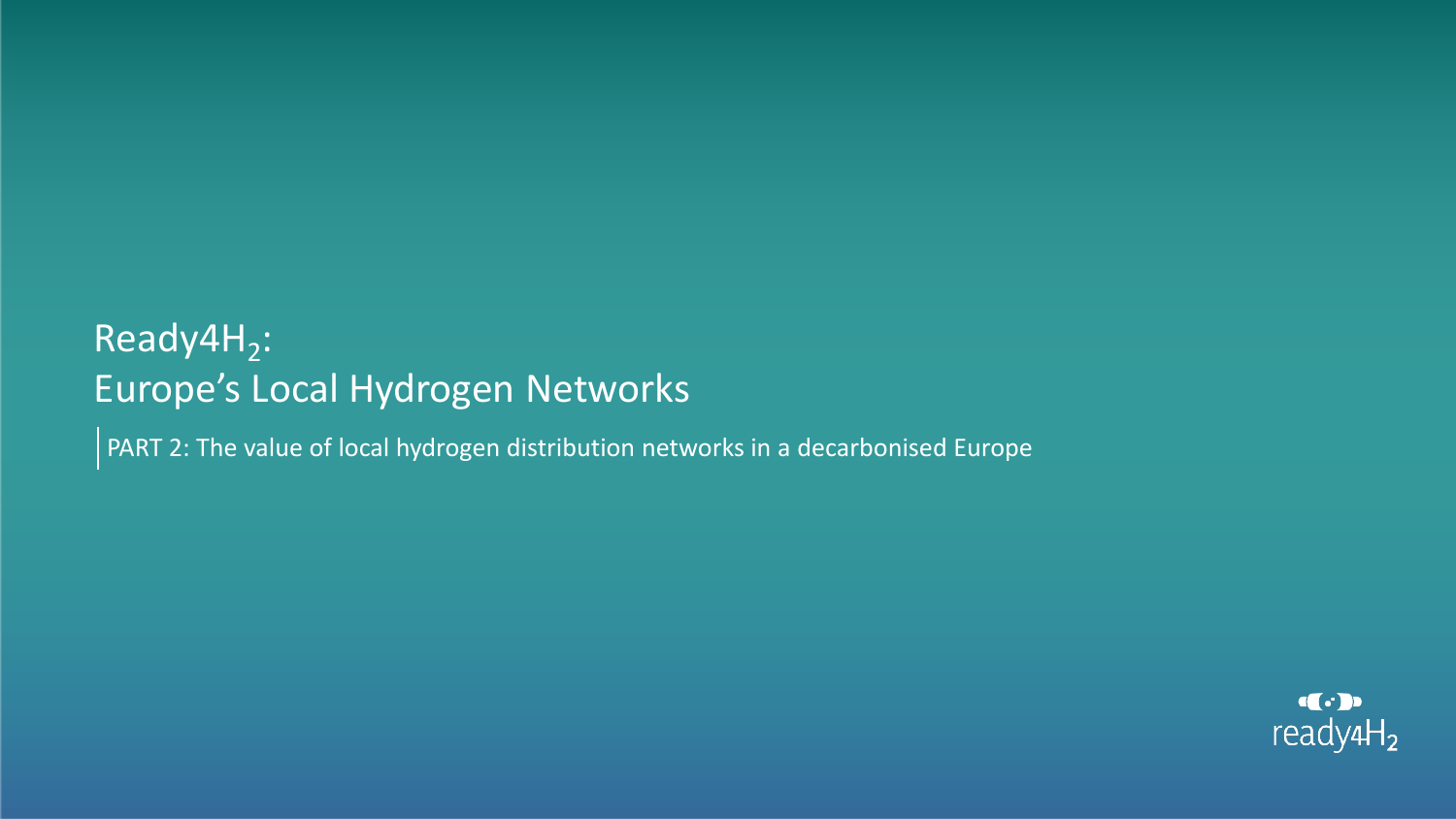# **Contents**

| Executive summary                                                                                                                       |
|-----------------------------------------------------------------------------------------------------------------------------------------|
|                                                                                                                                         |
| Local gas networks and the Ready4H <sub>2</sub> initiative                                                                              |
|                                                                                                                                         |
| Local gas networks can address the challenges of the future energy system and<br>provide a flexible and low-cost route towards net-zero |
|                                                                                                                                         |

 $\left(\cdot\right)$  $ready4H<sub>2</sub>$ 

This is part two of a series of three Ready4H<sub>2</sub> reports - <u>[https://www.ready4h2.com](https://www.ready4h2.com/)</u>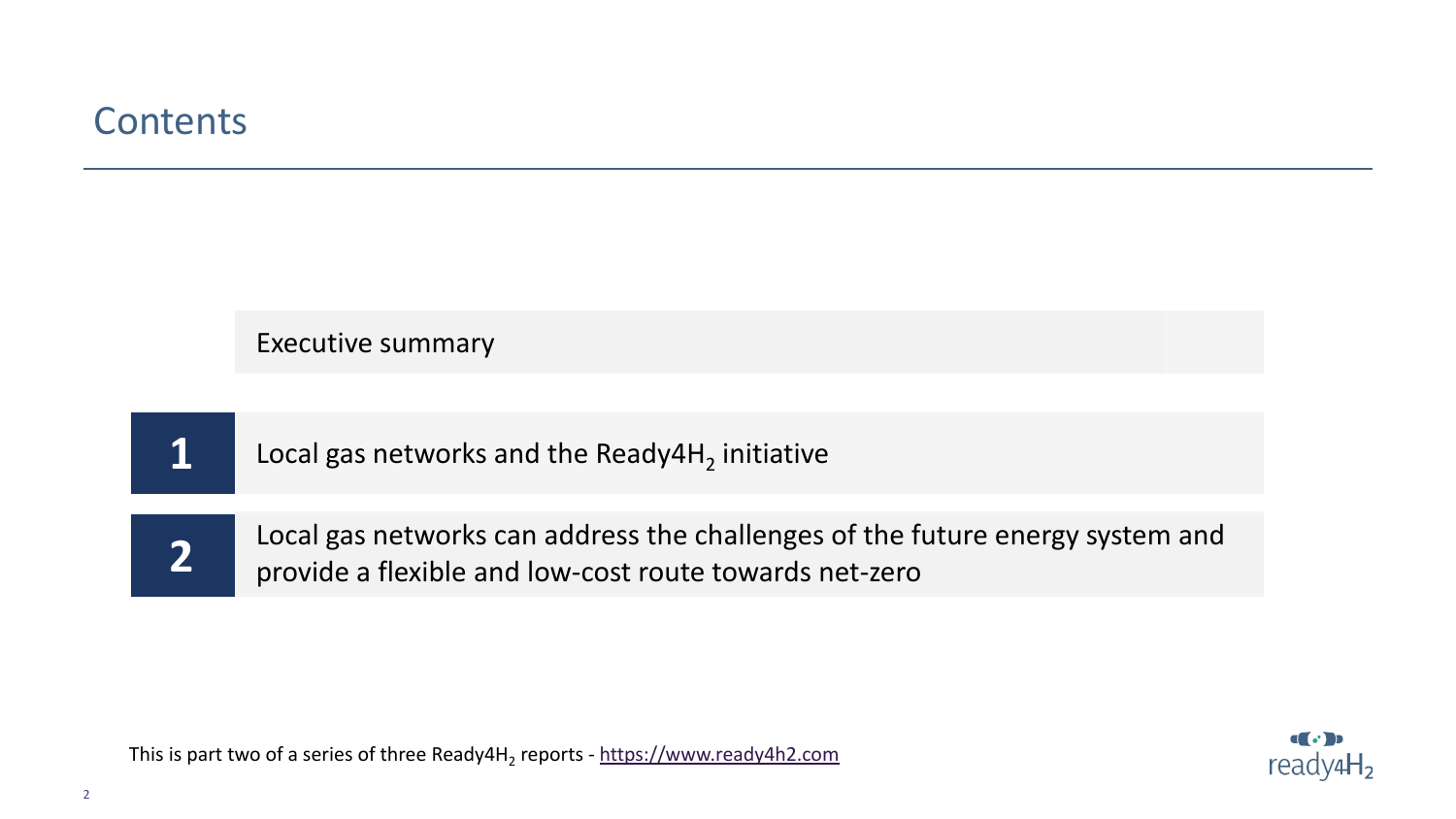For decades European local gas networks have shown the ability to deliver reliable, cost-effective and safe pipeline distribution to millions of customers. The Ready4H<sub>2</sub> alliance believes that local gas networks will also add value to address the challenges to achieve the huge growth and carbon reduction potential of hydrogen in Europe.

- 1. Gas infrastructure provides the means to cope with rapidly growing shares of variable wind and solar power by transporting hydrogen from decentralized production to consumers and the European hydrogen market.
- 2. Gas infrastructure has the capacity to handle large seasonality in demand (between summer and winter by a factor of 2 to 6) providing reliable supply of hydrogen even during the coldest winters. Large scale hydrogen underground storage facilities linked to gas networks are the only fast-acting, long-lasting (days to weeks) storage capacity at enormous scale to cope with variable power production and demand for gas among European consumers.
- 3. Local gas networks provide a flexible decarbonisation pathway for customers as they are well-positioned to distribute and manage varying local blends of molecules and, to a large extent, are ready to convert relatively quickly to adapt 100% hydrogen.
- 4. As 99% of industrial and commercial gas end-users are connected to local gas networks, we are crucial to bring the European hydrogen backbone to life and deliver large volumes of hydrogen to millions of customers. Local gas network will facilitate a competitive hydrogen market, meaning more hydrogen for users at a cheaper price.
- 5. Local gas networks provide a cost-efficient pathway. Cost analysis shows that in a decarbonisation scenario including significant volumes of hydrogen and green methane, investment in the combined power and gas infrastructure is estimated to save 41 bn EUR/year compared to a power dominated scenario. Essentially, spending a few billion a year more on gas infrastructure saves tens of billions per year of power infrastructure investment development per year
- 6. Local gas networks have a lot to offer meet Europe's ambitious climate goals. The Ready4H<sub>2</sub> consortium sees a clear role for local gas networks in the transition process towards net-zero.

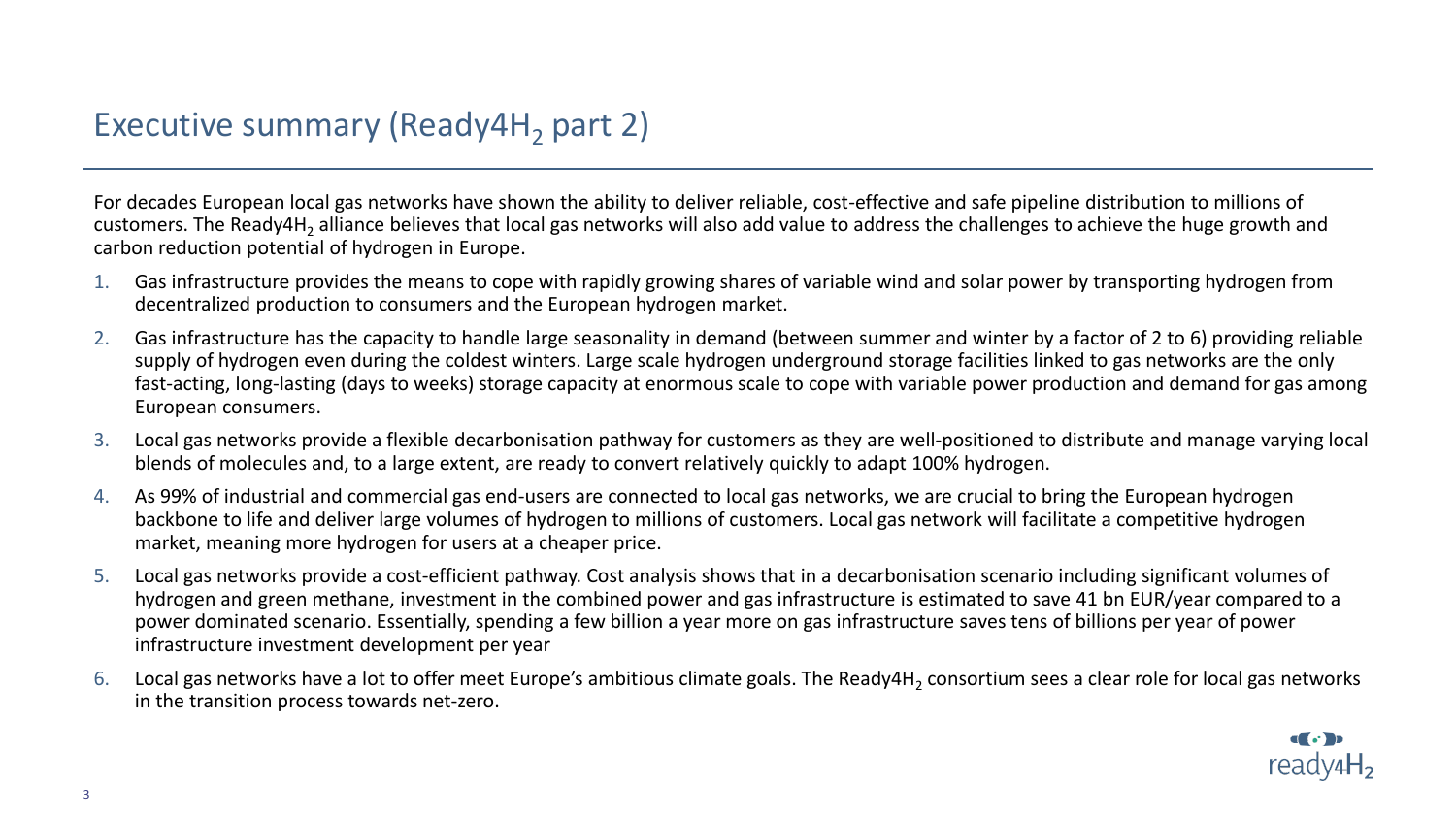# Introduction

Local gas networks and the Ready4H<sub>2</sub> initiative

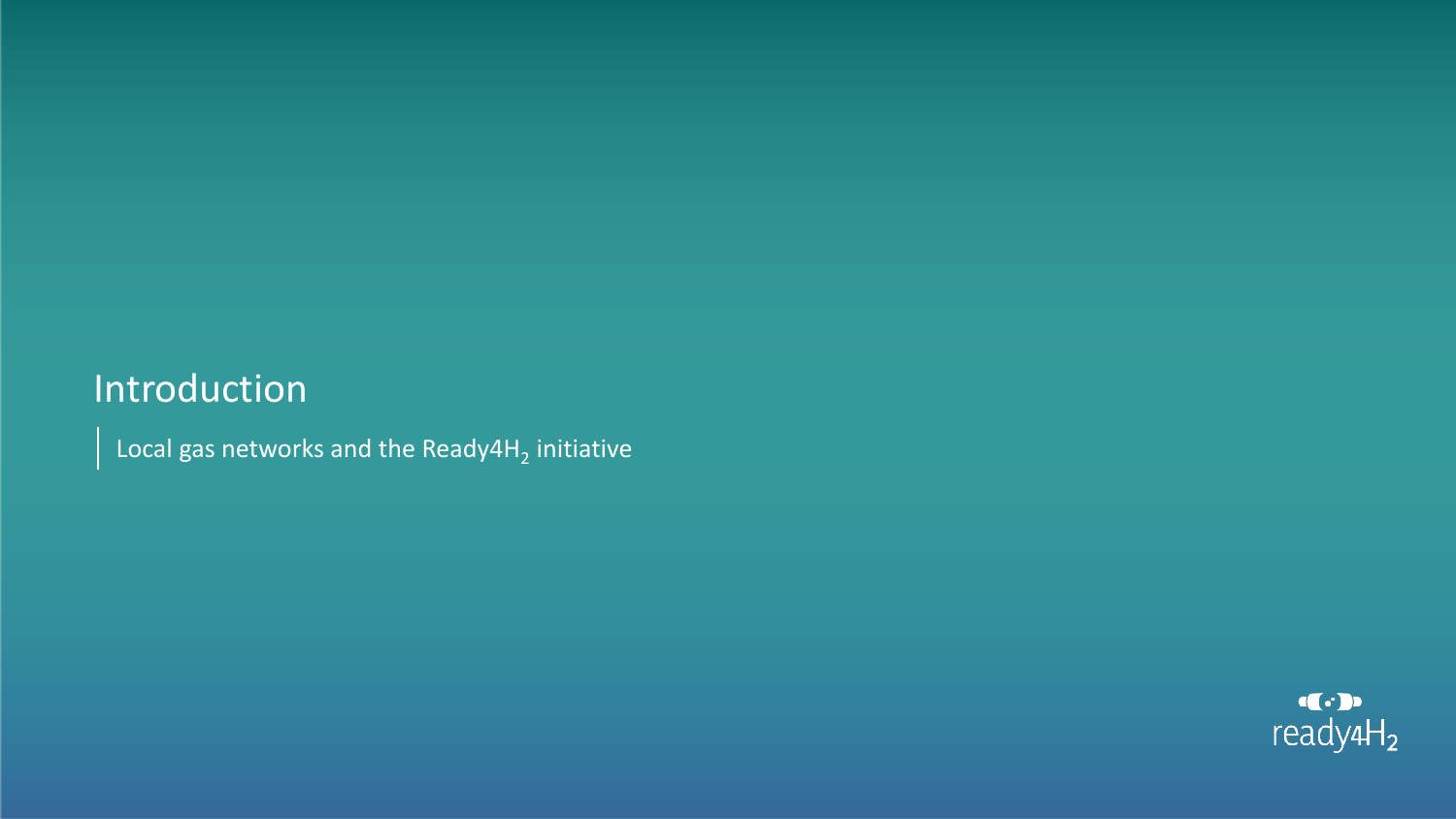# European local gas networks have always delivered cost-effective and safe energy to consumers



**HOUSEHOLDS:** Ready4H<sub>2</sub> alliance networks keep 64 million households warm in winter and supply a further 12 000 CHP plants to run district heating systems.

**BUSINESSES:** We supply 3 million commercial businesses, including restaurant kitchens that prepare meals we all enjoy, commercial heating, and gas for vehicle fleets.

**INDUSTRIES:** We serve 150 000 industrial premises, including glass and ceramics industries that need a gaseous flame at a competitive price to produce their products.



**SECURITY OF SUPPLY:** Our networks are extremely reliable, with very few interruptions to gas supply, which is important for families to stay warm and businesses to function.



**DECARBONISATION:** We are supporting green gas grid injection, with over 600 biomethane plants connected to gas distribution networks across Europe.



**INNOVATION:** We are providing the critical evidence and gained fundamental practical experience from many hydrogen pilots and research projects and previous towns gas conversion.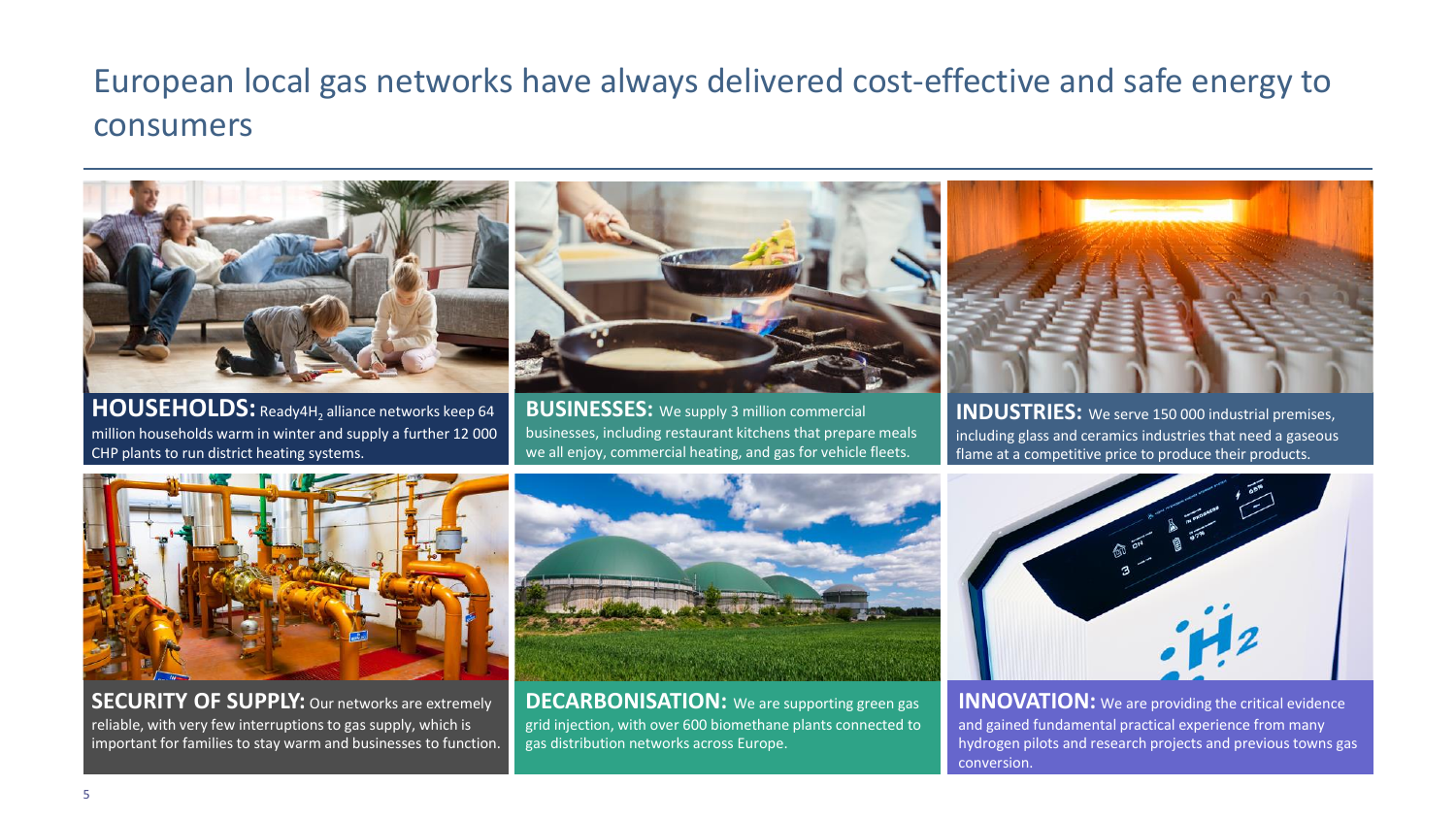# Ready4H<sub>2</sub>: Transforming local gas networks and supporting climate neutrality across Europe

- For decades **European local gas networks** have shown the ability to deliver cost-effective, reliable and safe pipeline gas distribution
- **The Ready4H<sup>2</sup> alliance** represents 90 European gas distribution companies and aims to combine their hydrogen expertise and experience. The alliance believes that local gas networks, in strong coordination with gas transmission and storage infrastructure, are essential to achieve the huge growth and carbon reduction potential of hydrogen. We will deliver a faster energy transition and deeper emissions reductions to support Europe's decarbonisation ambitions.
- In this **Part 2** (of a series of 3) we show how European local gas networks will add value to future hydrogen developments, complementary with green methane developments, setting out:
	- o Why green electrons and green molecules are needed to meet net zero;
	- o How local gas networks can enable hydrogen for millions of customers;

Hydrogen is key to net zero, and local gas networks are crucial to meet Europe's ambitious climate goals.

**The Ready4H<sup>2</sup> project consists of three studies:**



PART **THE VALUE OF LOCAL HYDROGEN NETWORKS IN A DECARBONISED**   $\overline{\mathcal{L}}$ **EUROPE**



PART **ROADMAP FOR HOW THE DSOs WILL TRANSFORM INTO EUROPE's PRIMARY HYDROGEN DISTRIBUTION**

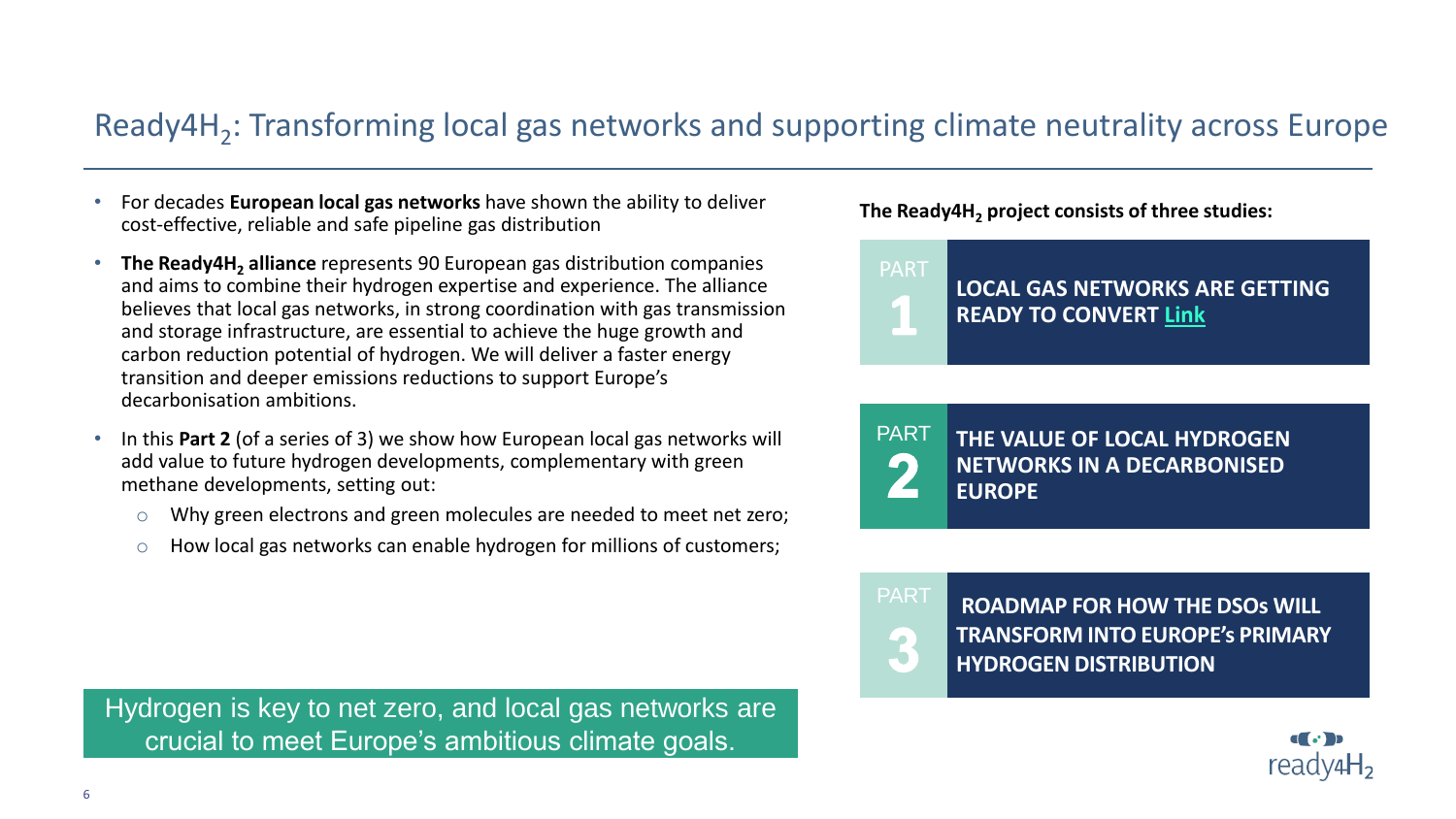# The Ready4H<sub>2</sub> alliance is growing. As of February 2022, it consists of 90 European gas distribution companies working together to support net zero

## **Ready4H<sup>2</sup> participating countries:**

- Austria
- Belgium
- Czech Republic
- Denmark
- France
- Germany
- Greece
- Ireland
- Italy
- Israel
- Portugal
- Poland
- Switzerland
- Slovakia
- Spain
- Sweden
- Ukraine





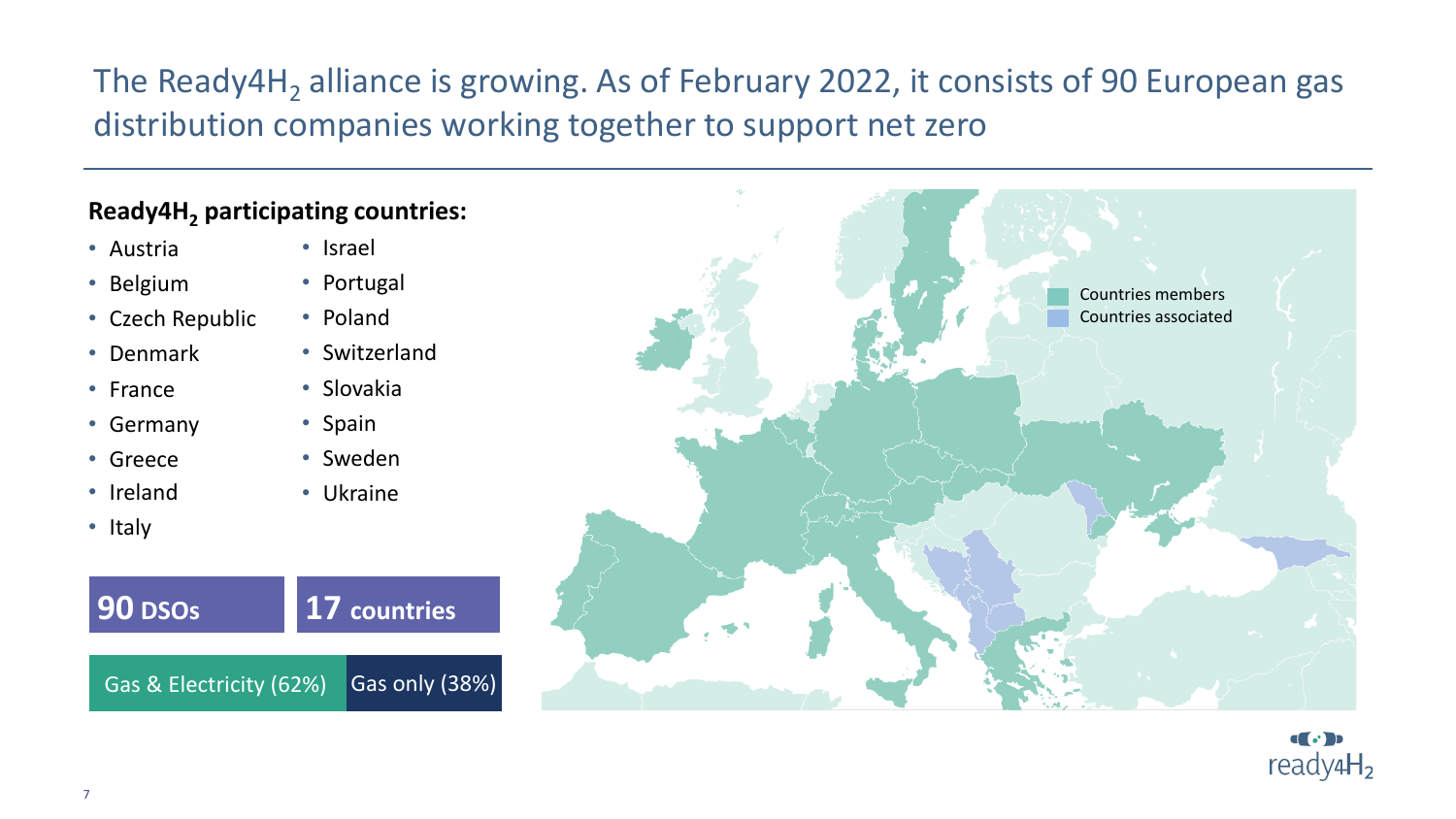# Local gas networks can address the challenges of the future energy system

and provide a flexible and low-cost route towards net-zero

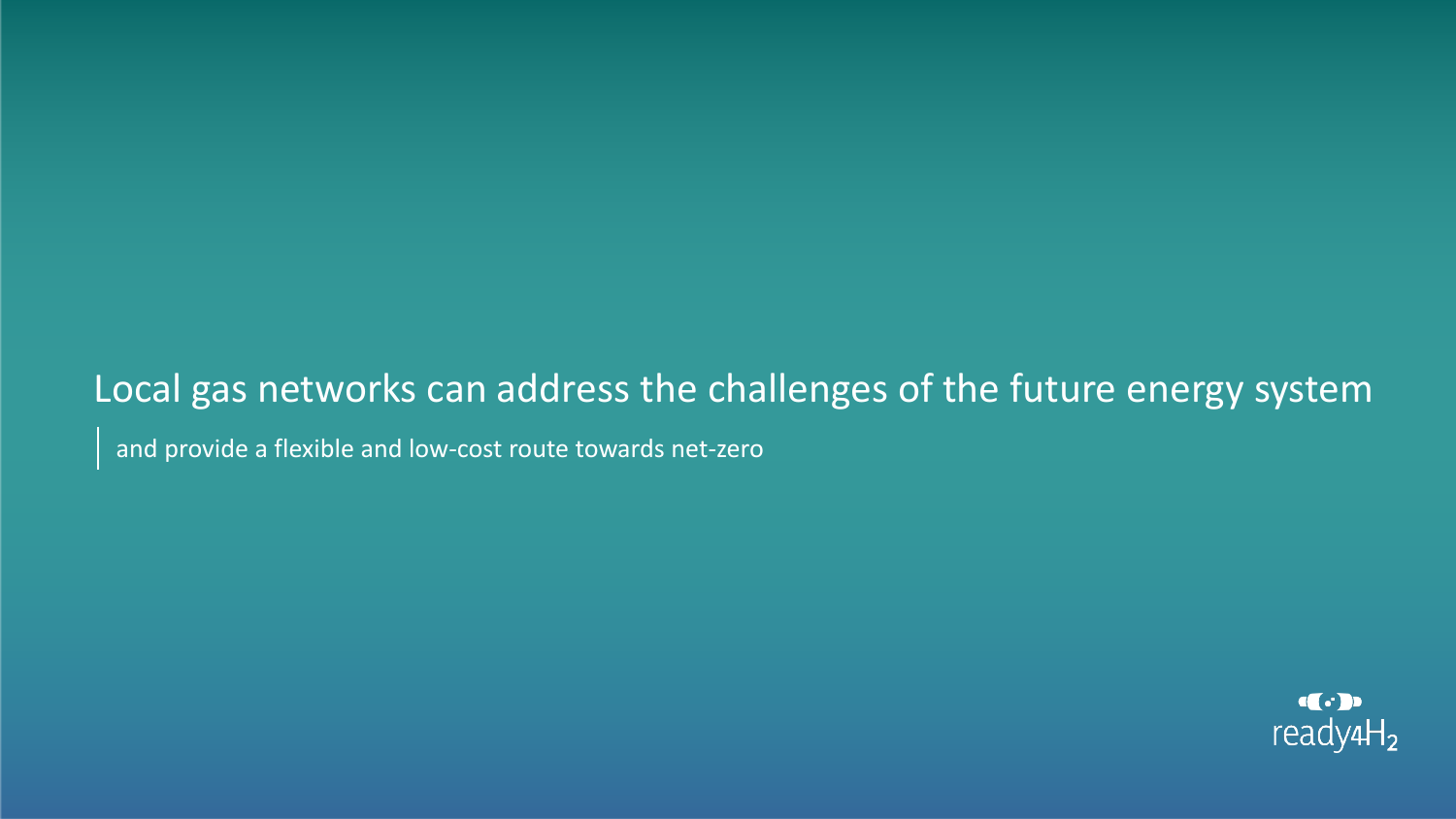## Europe needs green molecules and the infrastructure to deliver them

- Europe's transition towards a decarbonised energy system will radically transform how energy is generated, transported, stored, distributed and consumed.
- **Europe's energy transition will require hydrogen and green methane at large scale alongside energy efficiency and electrification.** Green molecules offer a versatile, clean, and flexible energy vector for this ambitious transition. While hydrogen and green methane are not the only decarbonisation levers, they are essential to meet net-zero by mid century.
- **Hydrogen could alone provide up to 24% of the EU's energy mix by 2050** according to the Fuel Cell and Hydrogen Joint Undertaking**.** Adding biomethane to the energy mix and potential in different end user segments, Ready4H<sub>2</sub> expects a greater potential in some national scenarios for green molecules [12,13,14, 15]
- A net zero Europe needs both green electrons and green molecules. Ambitious targets in both areas means a higher chance of reaching net zero in 2050

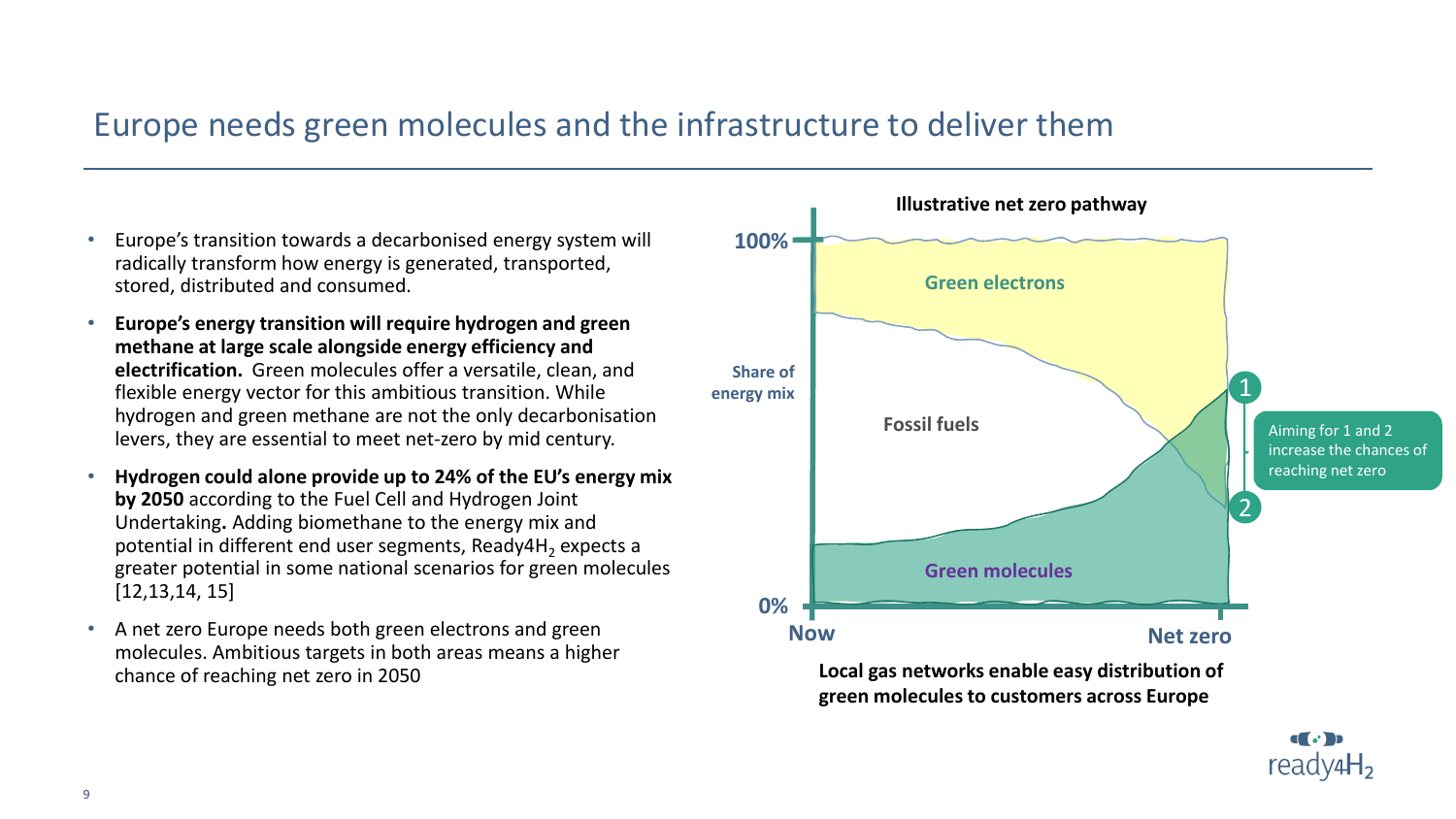## Gas infrastructure can manage strongly growing variable renewable power production

## **Wind and solar power production will grow rapidly:**

• In the coming decades, the European energy system will become increasingly reliant on non-dispatchable generation, with both wind and solar capacity forecast to rise to nearly 1000 GW. As the share of renewables increases, the impact of variability in renewable power also grows.

#### **The impact of cloudy and windless winter weeks will therefore increase:**

• Specific weather conditions (no wind, clouds and seasonal changes in availability of sunlight) can lead to a sustained reduction of wind and solar power generation. Europe has regular overcast winter weeks with low wind speeds. This occurs on average several times a year for a period of several consecutive days – much longer than batteries can provide back up for. Hydrogen storage and networks will provide the stability.

## **Storage delivered by gas infrastructure is critical to managing these periods:**

• To ensure continued energy supply during these periods, fast-acting, long-lasting storage capacity at enormous scale is needed – which is provided by large scale underground storage facilities linked to gas networks. Gas storage in a number of European countries is enough to meet gas demand for 3 months, compared with electricity storage that can meet less than 1 day of electricity demand.

## **Hydrogen can benefit from this infrastructure**

- Many of these gas storage facilities can be repurposed to hydrogen, ensuring continuous hydrogen supply to users. In addition, applications that run on hydrogen do not burden the electricity system, reducing the risk of power shortages.
- In this case gas infrastructure can make the hydrogen supply chain stronger and
- 10 support renewable power production and use.





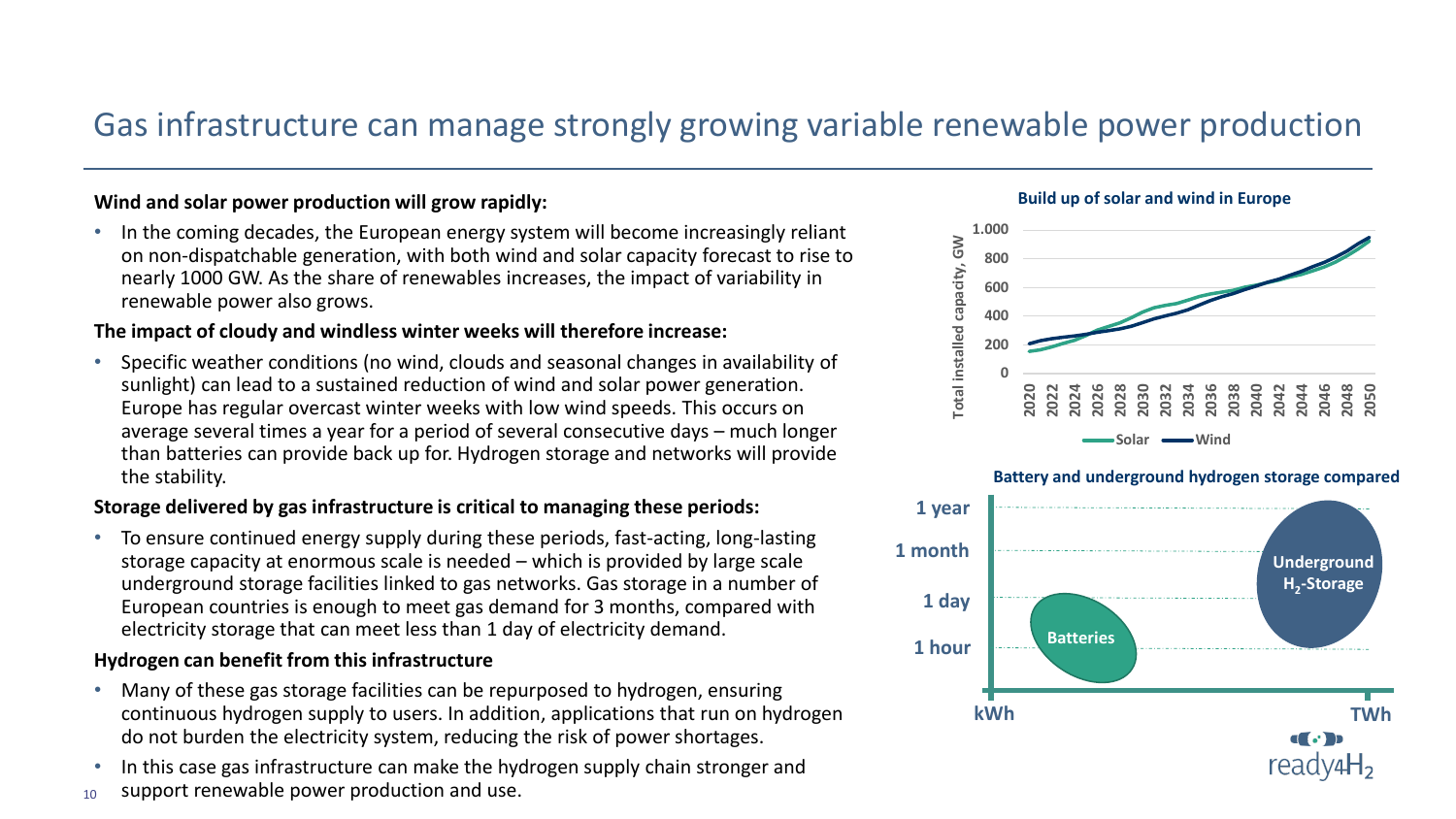## Local gas infrastructure is designed to meet seasonal demand peaks

#### **Heat demand in many European countries is strongly seasonal:**

- A large portion of **gas demand** has always been temperature-driven, reflecting the way gas is used in many countries for heating purposes. Gas demand reflects this seasonality in heat demand, with average monthly gas demand fluctuating between summer and winter by a factor of 2 to 6.
- By contrast, peak winter **electricity demand** is only factor 1,2-1,5 higher than in summer.

## **Gas infrastructure is designed to meet the coldest winters:**

- Today's **gas infrastructure** has been built to cope with large seasonality, providing reliable supply even during the coldest winters.
- **Electricity infrastructure** deals mostly with demand that is comparably flat over the course of the year. Therefore, there would be extraordinary challenges and investments for electricity generation, storage, transmission and distribution from heating electrification.

Today's gas infrastructure, with some local changes, can meet peak demand for hydrogen and green methane for millions of end-users, becoming a pillar of sector integration.



**Gas networks keep houses warm during cold winters**



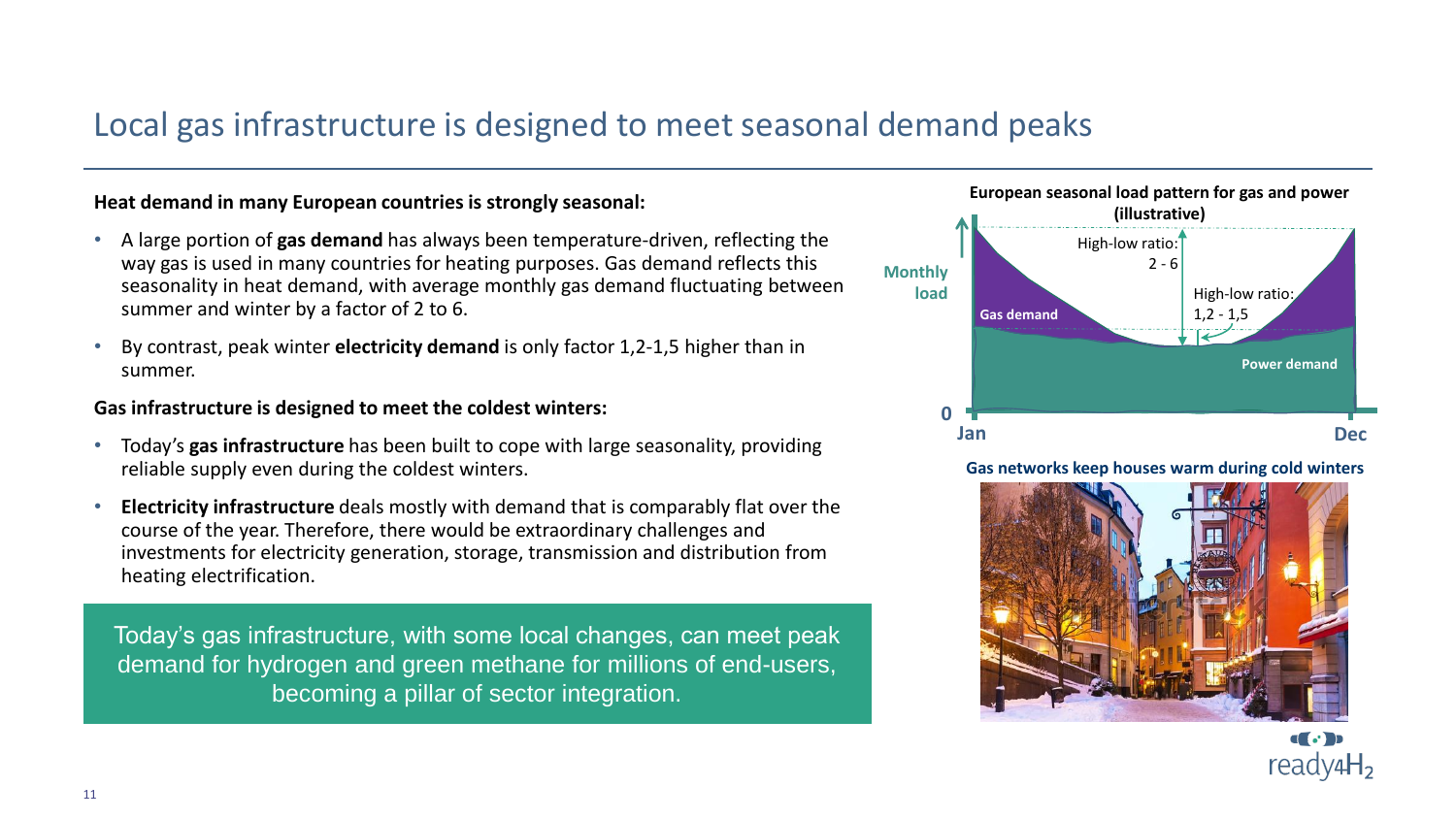# Local gas networks are flexible hubs connecting supply and demand, and are ready to convert to hydrogen

- **Local gas networks are flexible** and can distribute and manage varying blends of molecules, depending on the local mix of supply and demand. They connect large portions of end-users and provide decarbonisation options for millions of European consumers, businesses and industries and at the same time give local producers of hydrogen and biomethane a cost effective route to market. They can offer rapid decarbonisation with no changes for many consumers through blending of hydrogen and green methane.
- Local gas network are to a large extent ready for hydrogen. Currently, more than **1 million km of the pipeline material is ready for conversion to pure hydrogen, representing > 95% of the combined network of Ready4H<sup>2</sup> members**. The readiness of components (connections, valves, metering equipment, compressors, etc.) is under evaluation.
- Given the importance of hydrogen and other green molecules, the EU's framework to decarbonise gas markets states that national network development plans should be based on a joint scenario for electricity, gas and hydrogen to cover the energy needs of buildings, industry and transport.
- Local gas network are key to managing the complexity of joint planning, as they are the crucial hubs connecting numerous sources of (local) hydrogen supply with most end-users.



99% of industrial, CHP and commercial gas end-users are connected to local gas networks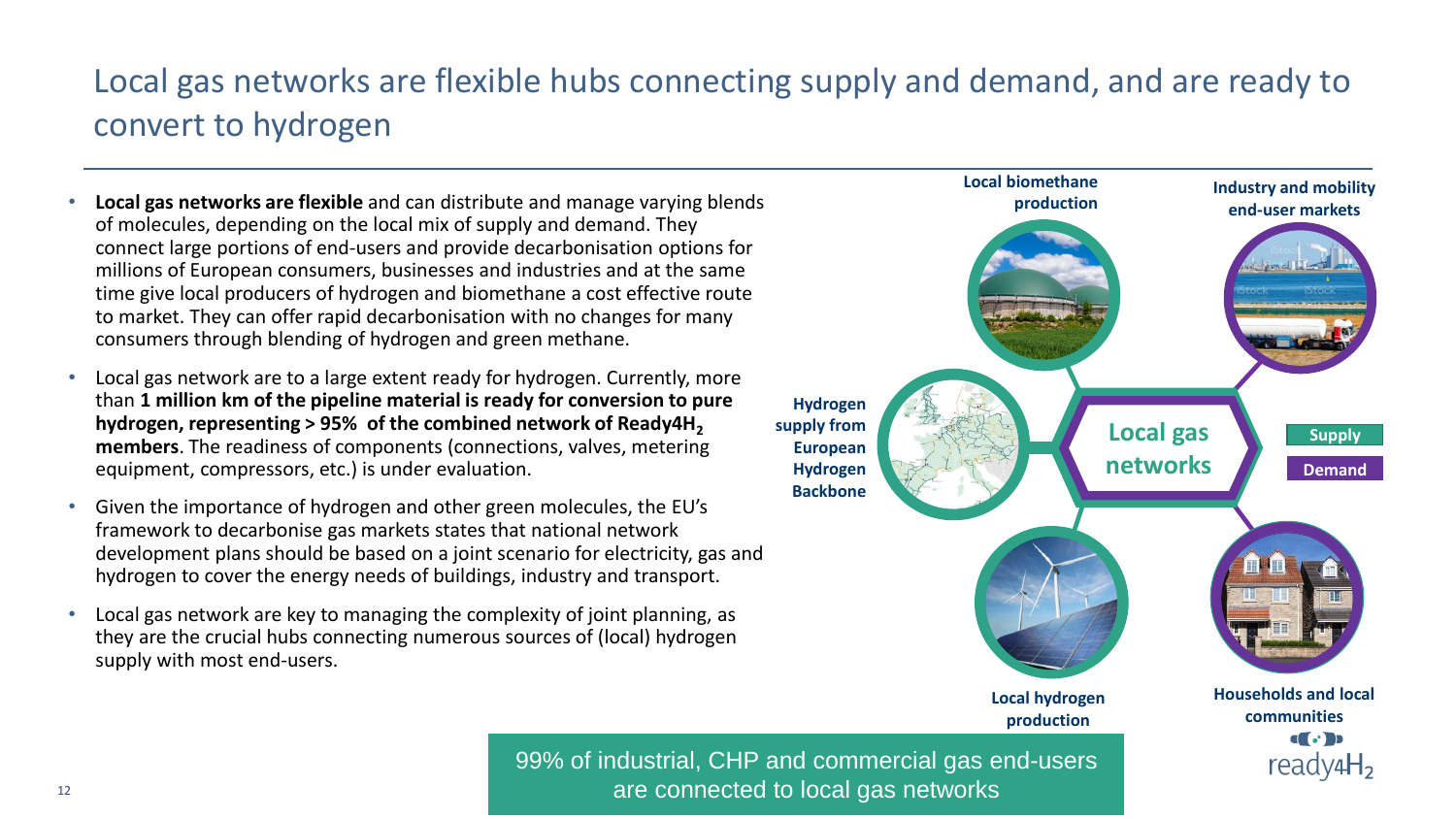# Local gas networks will facilitate a competitive hydrogen market, meaning more hydrogen for users at a cheaper price

## **Local gas networks can bring the hydrogen backbone to life:**

- As we showed above, 99% of industrial and commercial gas end-users are connected to local gas networks. The hydrogen backbone can not only be used directly to decarbonise a small number of large users, but to fully decarbonise industry, combined heat and power (CHP) and other sectors, local gas networks will be needed to distribute hydrogen from the backbone.
- The customers connected to the distribution grid will generate the demand that is needed for the creation of the European hydrogen backbone and allow for transmission pipelines to be converted.

#### **Local gas networks can also provide a route to market for local producers:**

- As we also showed, local gas networks can connect local green  $H<sub>2</sub>$  producers with demand across Europe, including solar and wind farms with constrained electricity grids.
- The hydrogen backbone take time to be fully constructed. Local hydrogen networks can connect local producers and consumers more quickly and cost effective

## **Combined, this will lead to a more competitive market and lower prices:**

- By connecting more users across Europe, local gas networks can help to increase the size and competitiveness of the hydrogen market, reducing costs to consumers.
- A competitive hydrogen market will help to keep industry in Europe. In many cases, hydrogen will be the most cost-effective decarbonisation option for local industry, so a local hydrogen network will help to reduce carbon leakage.



European Hydrogen Backbone, 2022



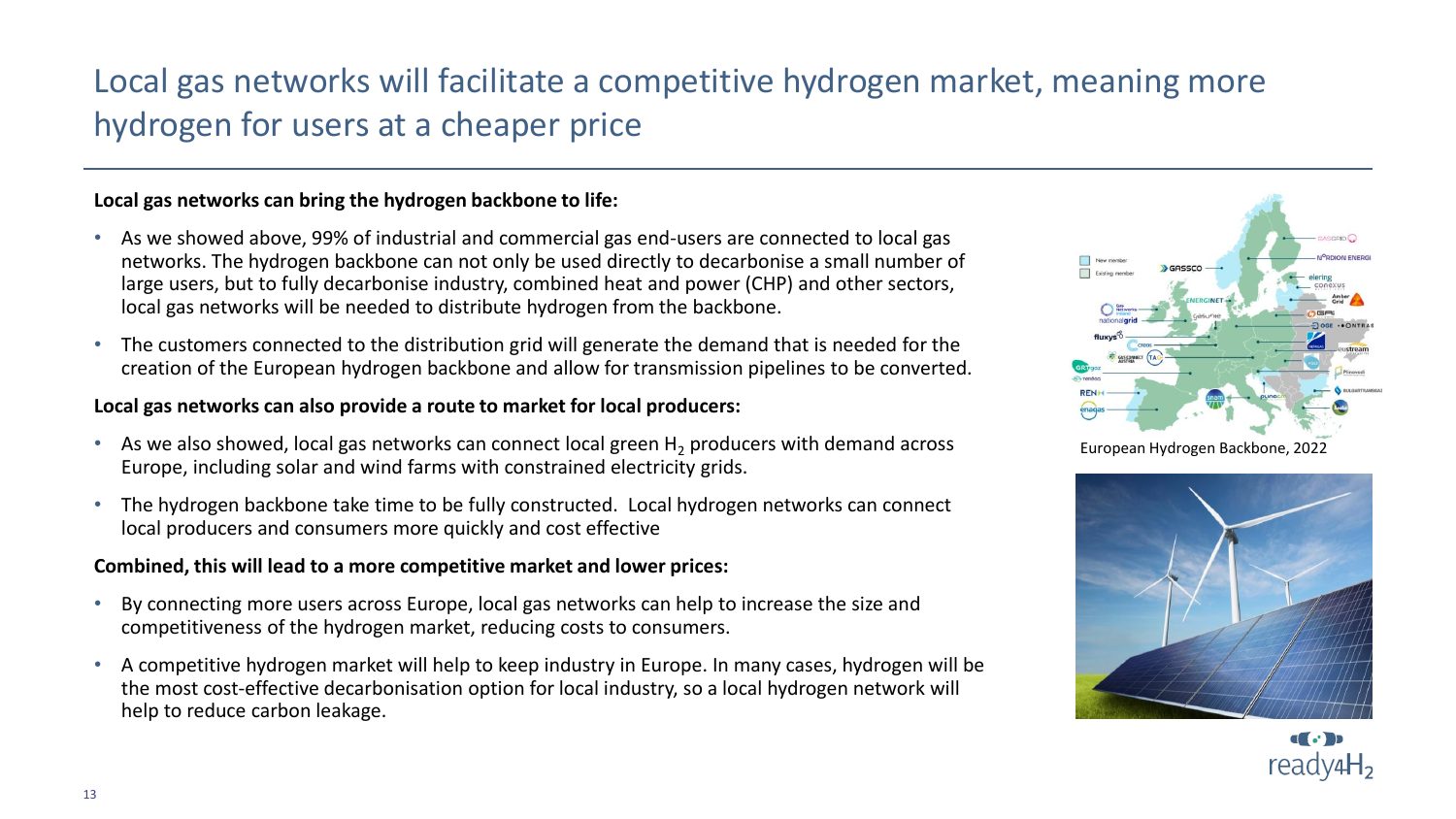## Investing in local gas networks will provide energy infrastructure savings overall

The Eurogas study [3] presents insights on CAPEX for two net zero decarbonisation scenarios: one having a balanced power & gas mix, and another relying strongly on electrification. From the 2031 -2050 investment analyses two key observations can be made.

#### **1. Lower energy infrastructure CAPEX in a balanced gas and power scenario**

- Analysis shows that in a decarbonisation scenario including significant volumes of hydrogen and green methane, investments in the combined power and gas infrastructure is estimated to be around a third lower summarizing to an average annual **saving of 41 bn EUR/year in power and gas infrastructure.**
- There is a need for investment, but a relatively small additional investment in gas infrastructure will save tens of billions in power infrastructure development per year.

## **2. To deliver these savings, local networks (gas and power) need investment**

• In both scenarios, local gas and power grids have the biggest investment need moving to net-zero by mid century.

Relative savings of investing in a balanced gas & power infrastructure vs. a power dominant scenario



14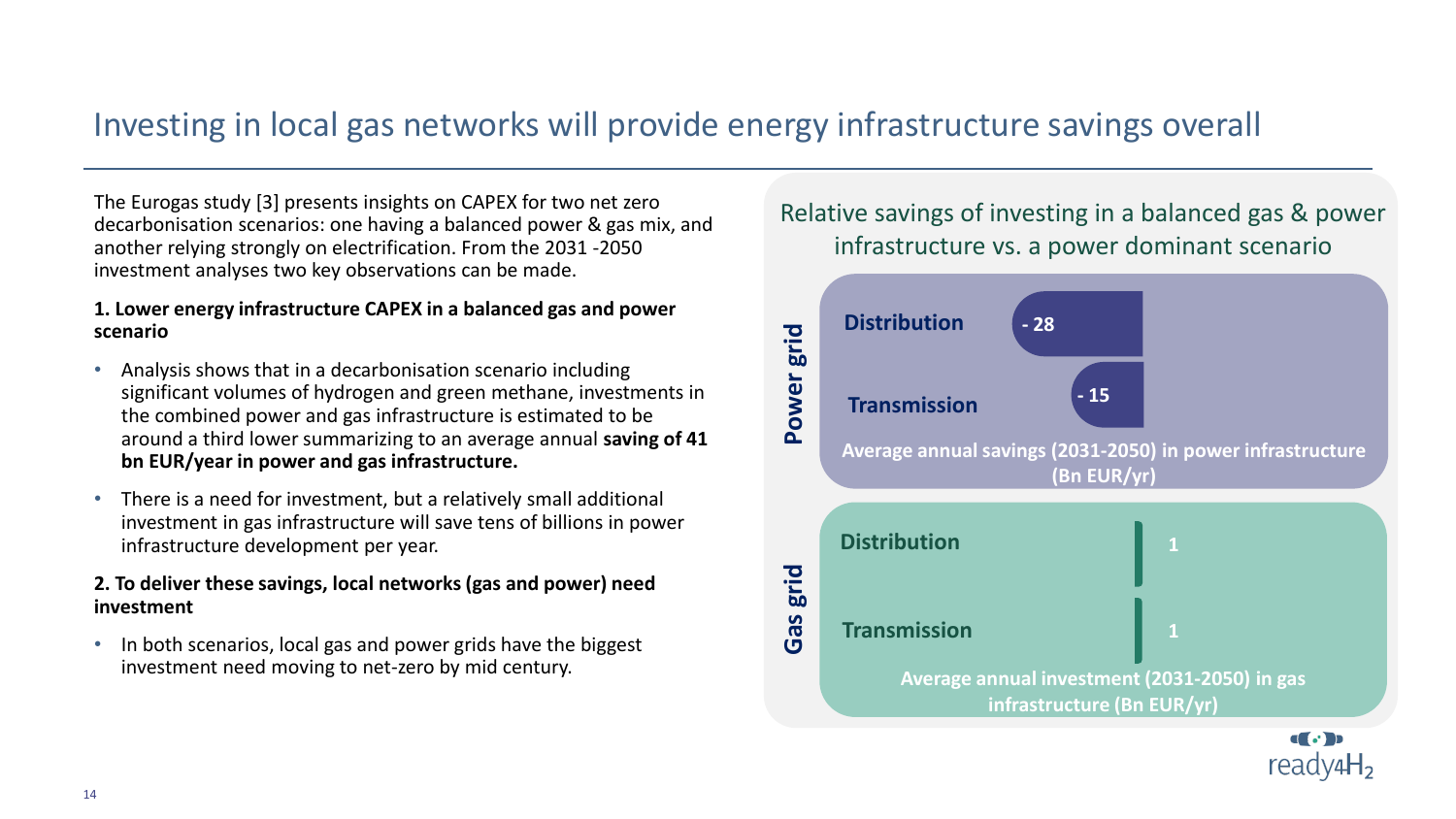In summary, hydrogen is key to net zero, and local gas networks are crucial to meet Europe's ambitious climate goals



Local gas networks **connect producers** of climate neutral gas with **customers in all sectors** aiming for decarbonisation through flexible distribution structures



**By leveraging and converting existing infrastructures,** local gas networks can deliver hydrogen for millions of European customers



Local gas networks can enable a substantial hydrogen market and are essential to **meet Europe's climate goals**

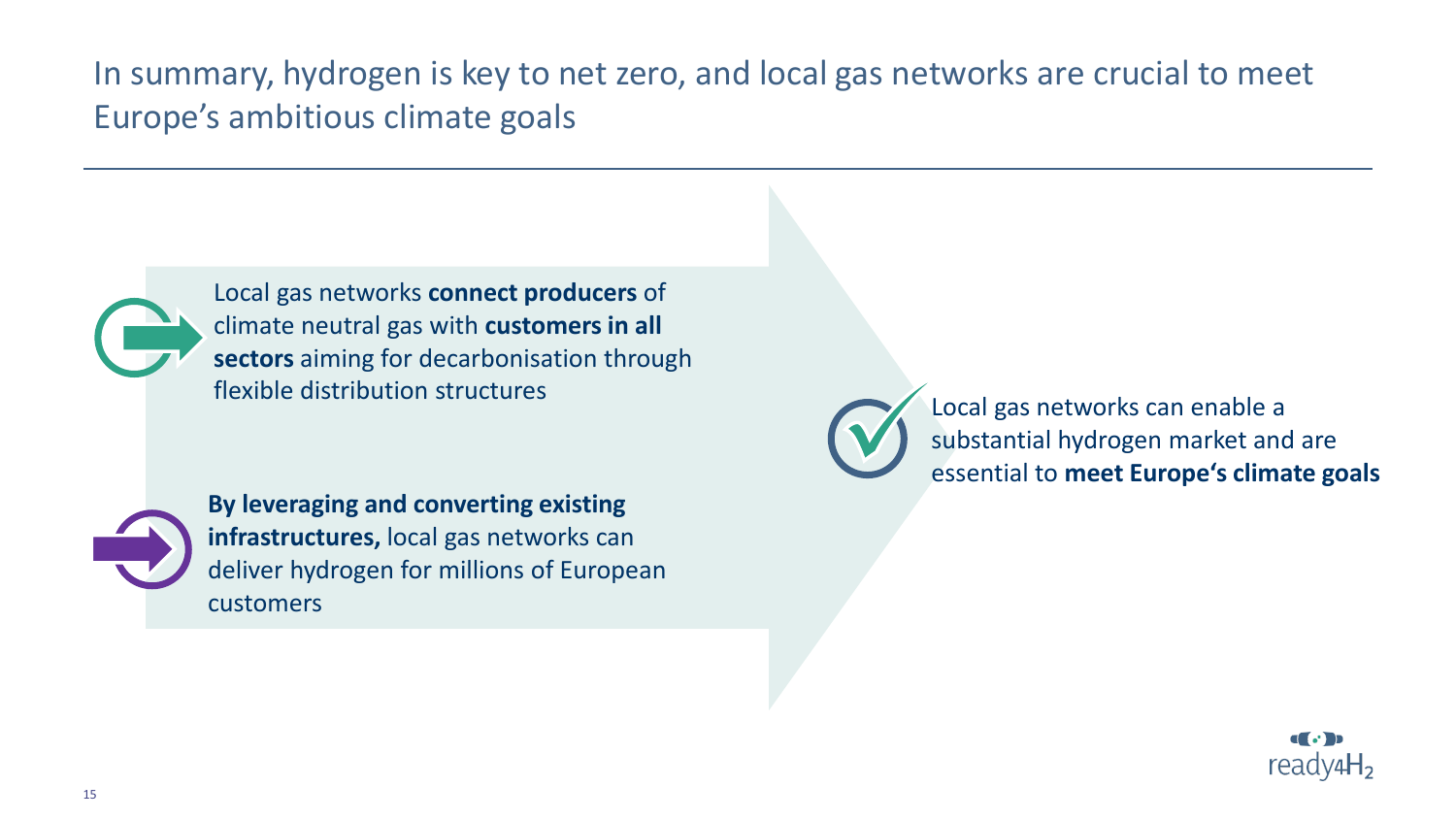## References

- 1. Ready4H<sub>2</sub>, 2021- Europe's Local Hydrogen Networks part 1: Local gas networks are getting ready to convert <u>[link](https://eb5975f8-5cbd-4d21-acbb-0659ae5959ad.filesusr.com/ugd/597932_bcbe101b84834beab52da207aa89d5e6.pdf)</u>
- 2. EU Commission Hydrogen Strategy 2020 [link](https://ec.europa.eu/energy/sites/ener/files/hydrogen_strategy.pdf)
- 3. Eurogas, 2020 European Carbon Neutrality: The Importance of Gas [link](https://eurogas.org/website/wp-content/uploads/2020/06/DNV-GL-Eurogas-Report-Reaching-European-Carbon-Neutrality-Full-Report.pdf)
- 4. FCH, 2019 Hydrogen Roadmap 2019 A sustainable pathway for the European energy transition [link](https://www.fch.europa.eu/sites/default/files/Hydrogen%20Roadmap%20Europe_Report.pdf)
- 5. DNV, 2021 Energy Transition Outlook 2021 Europe regional forecast [link](https://eto.dnv.com/2021/highlights/energy-transition-outlook#eto-highlights)
- 6. DNV, 2021 Energy Transition Outlook 2021 Pathway to net-zero emission [link](https://eto.dnv.com/2021/highlights/pathway-to-net-zero)
- 7. Frontier economics , 2019 The value of gas infrastructure in a climate-neutral Europe a study based on eight European countries [link](https://www.frontier-economics.com/media/3120/value-of-gas-infrastructure-report.pdf)
- 8. European Hydrogen Backbone 2020 How a dedicated hydrogen infrastructure can be created [link](ttps://gasforclimate2050.eu/sdm_downloads/european-hydrogen-backbone/)
- 9. European Hydrogen Backbone, 2021, Extending the European Hydrogen Backbone a European hydrogen infrastructure vision covering 21 countries - [link](https://gasforclimate2050.eu/wp-content/uploads/2021/06/European-Hydrogen-Backbone_April-2021_V3.pdf)
- 10. European Hydrogen Backbone Analysing future demand, supply, and transport of hydrogen [link](https://gasforclimate2050.eu/wp-content/uploads/2021/06/EHB_Analysing-the-future-demand-supply-and-transport-of-hydrogen_June-2021_v3.pdf)
- 11. European Association for Storage of Energy, 2021 Market Analyses March 2021 l[ink](https://ease-storage.eu/publications/market-analyses/)
- 12. The Danish minister of Climate and Energy on biomethane potential in Denmark, February 2020 l[ink](https://www.altinget.dk/forsyning/artikel/dan-joergensen-om-kritik-af-gasledning-det-er-simpelthen-ikke-rigtigt)
- 13. European Hydrogen Backbone, The future role of biomethane [link](https://gasforclimate2050.eu/wp-content/uploads/2021/12/The_future_role_of_biomethane-December_2021.pdf)
- 14. DVGW 2019 Ermittlung des Gesamtpotentials erneuerbarer Gase zur Einspeisung ins deutsche Erdgasnetz [link](https://www.dvgw.de/medien/dvgw/forschung/berichte/pi-dvgw-anhang_dvgw-forschung_g-201710_ee-gase-gesamtpotenzial_abschlussbericht.pdf)
- 15. Impact of the use of the biomethane and hydrogen potential on trans-European infrastructure [link](https://op.europa.eu/en/publication-detail/-/publication/10e93b15-8b56-11ea-812f-01aa75ed71a1/language-en)